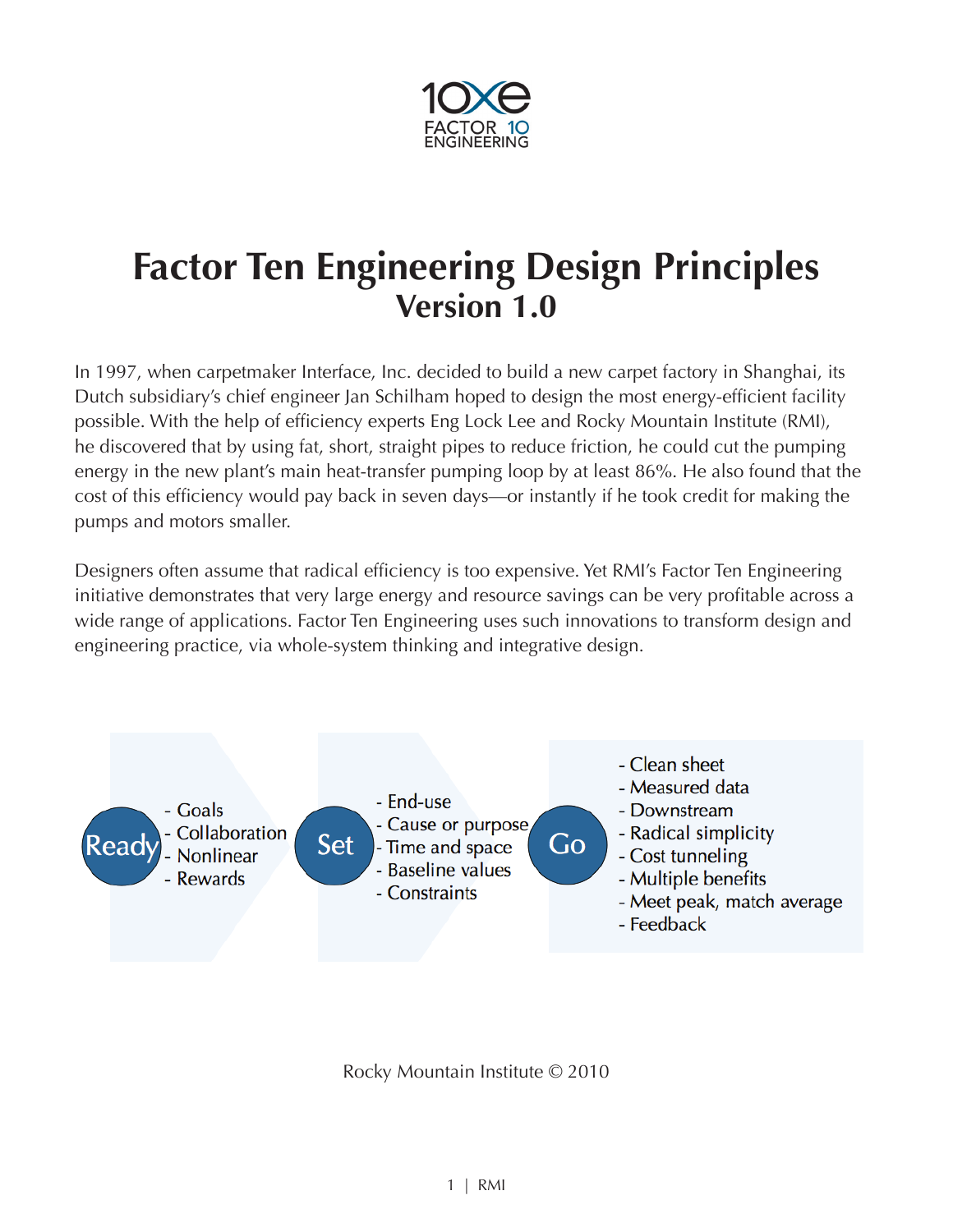#### **Whole-System Thinking and INTEGRATIVE DESIGN**

Designers tend to disassemble design problems into their individual pieces. This reductionism, common in Western science, can be useful for developing topical expertise, but optimizing individual parts with little thought to their interactions yields inferior results. As Amory Lovins wrote in *Natural Capitalism* (1999), "Designing a window without the building, a light without the room, or a motor without the machine it drives works as badly as designing a pelican without the fish. Optimizing components in isolation tends to pessimize the whole system—and hence the bottom line. You can actually make a system less efficient while making each of its parts more efficient, simply by not properly linking up those components. If they're not designed to work with one another, they'll tend to work against one another."

In contrast, whole-system thinking reveals and exploits connections between parts. Whole-system designers optimize the performance of buildings, vehicles, machines, and processes by collaborating in diverse teams to understand how the parts work together as a system, then turning those links into synergies. These engineered systems similarly interact with larger systems (e.g., communities, economies, industries, and ecosystems), which also interact with each other. The more complete the design integration—spanning space, time, and disciplines—the better the result.

Whole-system thinking underpins integrative design that can yield radical resource efficiency. Integrative design optimizes an entire system as a whole, rather than its parts in isolation. This can solve many problems at once, create multiple benefits from single expenditures, and yield more diverse and widely distributed benefits that help attract broader support for implementation.

# **Examples of Integrative Design**

A lighter-weight vehicle can accelerate as fast with a smaller engine while saving fuel, emissions, and (with proper design) lives. The smaller engine's lower cost can offset the cost of the lighter materials.

Superinsulating a house provides better comfort and health with less energy. Shrinking or eliminating the heating system can pay for the superinsulation and superwindows—as demonstrated in more than 20,000 European "passive houses," some of which even cost *less* than usual to build.

# **Applying the 10xE Design Principles**

For three decades, RMI and its partners have used whole-system thinking and integrative design to create profitable factor ten solutions. Now, in collaboration with academic and industrial partners, RMI has identified 17 principles for applying this innovative approach to practical design, in three steps akin to the ready-set-go of starting a race: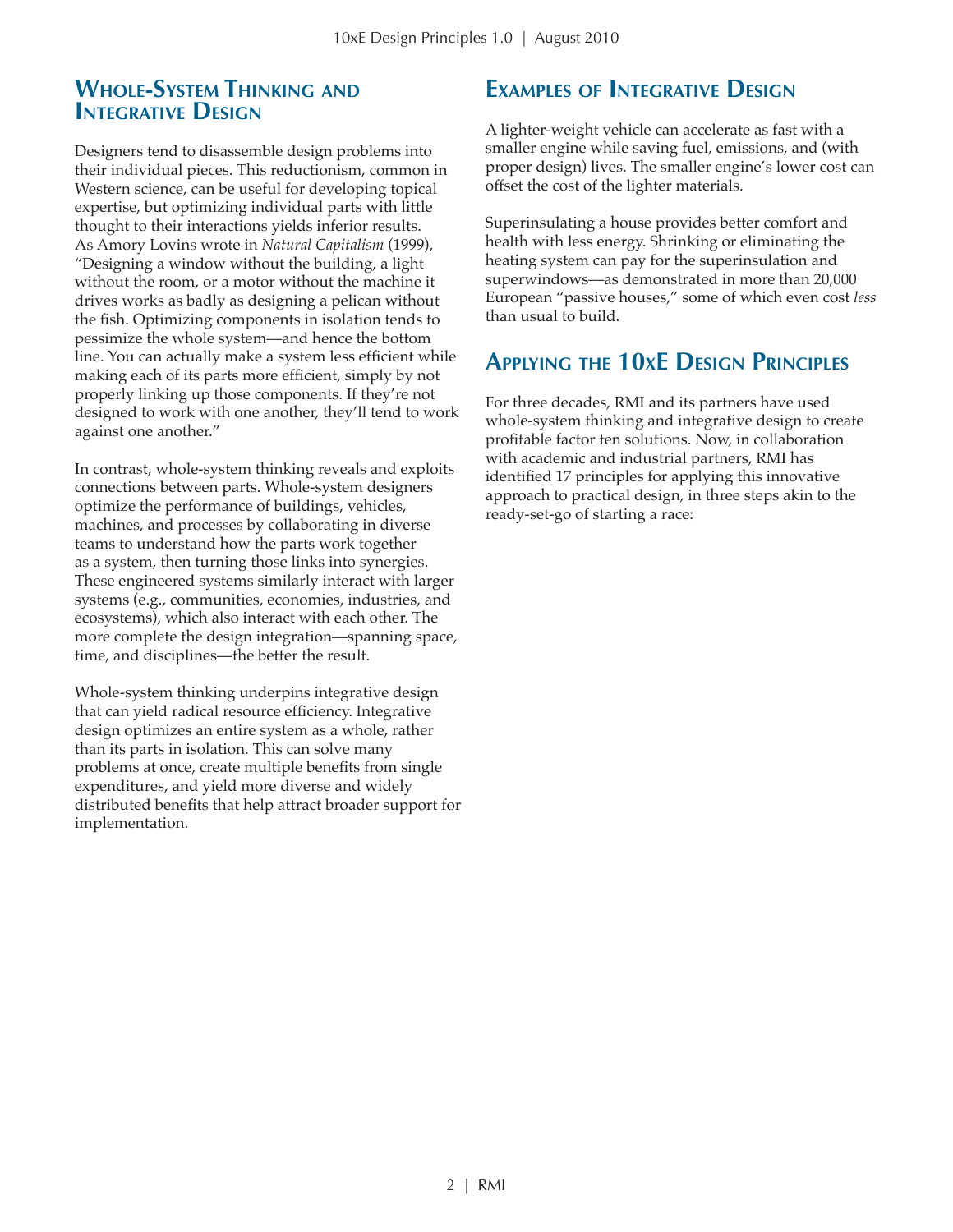## **READY: Create an Integrative Design Process**

Before beginning design…

## **Principle 1. Define shared and aggressive goals**

Establish clear, shared, ambitious goals, understood by all, to give the team a unified vision and aspiration. Be transformational, not incremental, and make no little plans: to strive your utmost, choose an aggressive stretch goal. Inventor Edwin Land said, "Don't undertake a project unless it is manifestly important and nearly impossible."

*For example, eliminating a new building's mechanical systems and making it a net exporter of clean energy, yet with lower total capital cost, is a worthy goal that can spark designers' passion; merely cutting another 20% off the previous design's energy use at higher capital cost probably can't.*

## **Principle 2. Collaborate across disciplines**

For three reasons, real-time collaboration among disciplines and organizations is essential to wholesystem thinking: First, collaboration cross-pollinates ideas and fosters creativity. Second, done effectively, it aligns the design team behind the resulting design solutions. And third, few individuals or single-discipline teams can fully grasp the rich complexity of a whole system. Therefore, convene a unified, transdisciplinary design team with diverse skills and experiences, and make its conversation intensive, iterative, and rewarding for all participants.

*For example, convening very early in the building-design process a team including engineers, architect, constructor, landscape architect, interior designer, owner, future building manager, operating staff, and occupants can elicit a wide range of design ideas and perspectives. Then each option can be considered in relation to others and their interactive wholesystem benefits, rather than precluded by narrow choices uninformed by this vital context. Such thinking recently led to eliminating an entire costly floor in a big microchip fabrication plant: the integrative design process revealed that reduced loads and better equipment made so much equipment so much smaller that it could all fit gracefully on one utility floor rather than two. The fab's 20% energy and 35% water savings came with 30% lower total capital cost—a \$230-million saving that let it be built in Texas, not China.*

## **Principle 3. Design nonlinearly**

Rather than a simple linear path through a prebaked design process, integrative design is iterative and recursive. Each stage reveals new lessons that illuminate and inform earlier ideas, so the team's focus loops back, weaving an ever richer tapestry from old and new threads.

*For example, the designers of an iron mine found ways to make it all-electric and very efficient. They then realized it could be partly powered by draining its perched water table (a nuisance at the mine but needed at the seaport below) down through turbines. This reduced the remaining energy need enough that it could be met by transporting the ore downhill through a ski-lift-like cable system that recovers nearly all its gravitational energy. Result: a mine that needs no fossil fuels or grid electricity. Yet this was far from an obvious possibility at the start; it emerged only as the pieces of the puzzle were repeatedly reshuffled.* 

### **Principle 4. Reward desired outcomes**

Clients who want efficiency must vigorously demand and fairly reward it. Treating it as a commodity—or worse, an unimportant afterthought—makes it so. Smart owners invest strongly in efficient design to leverage enormously greater savings in capital and operating costs: front-end thinking is far cheaper and faster than redesigning or rebuilding later. Rewarding designers just for producing documents on-schedule and on-budget elicits relabeled old designs or minor variants. But rewarding designers for what they save, not what they spend, can powerfully motivate creativity, teamwork, and radical imagination. Smart reward structures encourage both risk-taking in designers' heads and practical, reliable results achieved with intelligent risk management and elegant frugality. New "Integrated Project Delivery" techniques can even align the incentives and relationships of the owner, designers, and builders to create dramatically lower costs, construction times, and risks.

*For example, the designers of a state building in Texas were paid not in the traditional way—a percentage of the cost of what they designed or specified—but instead with a share of the measured savings they achieved against preset energy targets, subject to pre-agreed metrics of comfort, health, quality, etc. As a result, they not only produced a great design, but also were motivated by profit to defend their integrative design from "value engineers" (required participants in the process) who tried to pick it apart piece-by-piece. The team showed that cheaper windows would increase mechanical costs even more. Their integrative design was preserved and executed.*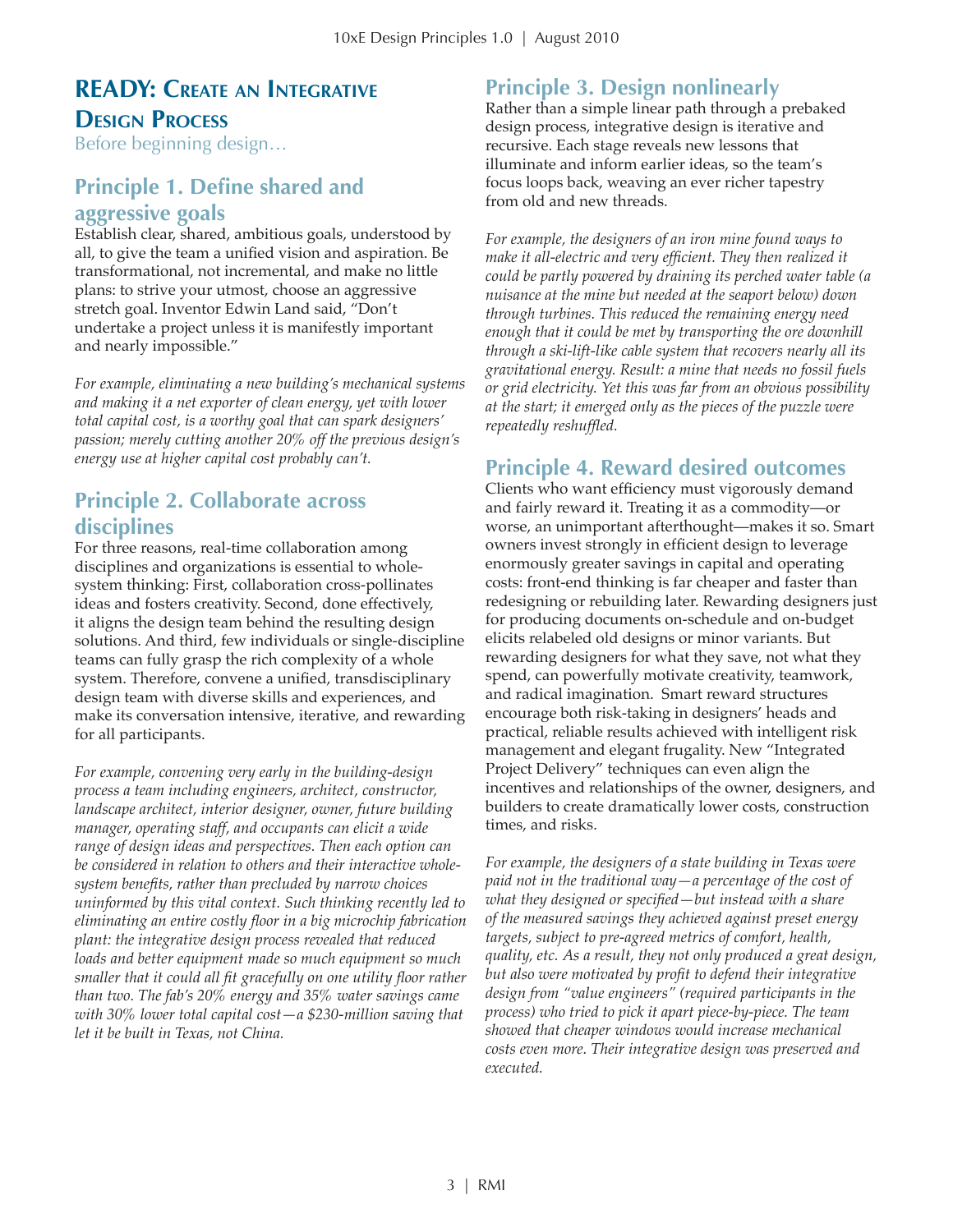# **SET: Focus on the Right Design Problem**

To achieve transformational design, use the following principles to identify what question is to be answered, what is possible, and what is practicable; then refine project goals and repeat.

## **Principle 5. Define the end-use**

Designers often focus on the object to be designed, produced, and sold, not on why its users want it. But behind every artifact is a purpose—indeed, a stack of layered purposes. When you go to the hardware store to buy a drill, probably what you really want is a hole. But why do you want the hole? If you're trying to hang a picture on the wall, there are many ways to do that; indeed, there are many ways to achieve the purpose for which you wanted the picture hung. Understanding what you're really trying to do, and why, will help reveal how to do the right steps in the right order.

*For example, you've been asked to specify an air-conditioner to cool a building. But first, does the building feel hot? No. Only people, not buildings, have a comfort sensation. Nor is cold air the only way to help people feel cooler: air movement, drier air, lower radiant temperature, lighter clothing, less activity, or even a picture of an icy blue waterfall will do that too. Second, what's making the space hot? Sun-rejecting building surfaces, shading, radiant barriers, insulation, draftproofing, superwindows that sort light from heat, efficient lights and equipment, etc. can exclude or prevent most of the heating. Several passive cooling methods will then suffice in most of the United States. Active evaporative cooling, plus desiccant or absorption dehumidification if needed, will do the job anywhere on Earth. Next cheapest would typically be refrigerative (vapor-compression) air conditioning, plus coolth storage and controls. Yet those standard (and costly) choices are rarely if ever necessary in an integratively designed building that can cut unwanted heat gains by severalfold, then boost cooling efficiency by one or two orders of magnitude—all at generally lower total capital cost and with equal or better comfort. Thus the default solution is seldom the best buy nor even needed.*

## **Principle 6: Seek systemic causes and ultimate purposes**

To expand the design space, focus not on proximate means but on ultimate ends. Keep pushing past the layers of end-uses (like heating, lighting, drivepower, transportation), the resulting services (like comfort, visibility, torque, mobility or access), and the ultimate benefits (typically human happiness and satisfaction) until you understand the full range of ways to fulfill the purpose. When diagnosing the challenges involved in a system, use a similar mentality to get past simplistic

questions with cut-and-dried design answers. In other words, keep asking "Why?" insistently, until you get to the root of the matter.

*For example, a factory's production halted because a machine failed. The machine failed because a bearing failed. The bearing failed because it lacked lubricating oil. A filter clogged with metal scraps, left by a deficiently trained and supervised maintenance worker, had blocked the oil's flow. The proximate cause was the bearing failure, but just installing a new bearing only invites future failures unless the deeper flaws in procedures, management, leadership, and perhaps strategy are discovered and fixed too. Solving the wrong problem ensures a suboptimal if not a downright ineffectual result.*

# **Principle 7. Optimize over time and space**

Design choices have plumes of consequences, intended and unintended, obvious and surprising, across time and space. Most design processes are challenged to deal with the needs of the obvious stakeholders in the here and now. But for many situations, the more diverse are the actual and hidden "clients" (now and in the future) of whom you're mindful, and the more you strive to achieve many winners and no losers, the more profound and harmonious your design will be—and the better it will serve different interests, helping attract support and avoid risk.

*For example, the German auto industry is now subject to very stringent content restrictions, to ensure that at the end of its life the vehicle can be recycled effectively instead of decorating vacant land. Far from handicapping the industry, rising to meet this challenge has driven a wave of materials innovation and helped solidify the German position as a premier carmaking nation.*

*In another example, a large hard-cider company sought better ways, not just to make cider, but also to make money. Orchard trimmings being discarded at a cost could instead grow mushrooms more profitable than the cider. Anti-oxidant coatings on the apple seeds, also being discarded, might even be worth more than all the rest of the apple. And long-term economic-development public benefits for the region could outweigh—and reinforce—the private benefits to the cider company.* 

# **Principle 8. Establish baseline parametric values**

Before starting design, calculate and prominently post the whole-system, lifecycle, end-to-end value of saving each relevant resource—a watt of electric power, a kilogram of mass, a liter of volume, a unit of airflow or vacuum or water or exhaust. Once you realize that the whole-system present value of, say, taking a watt out of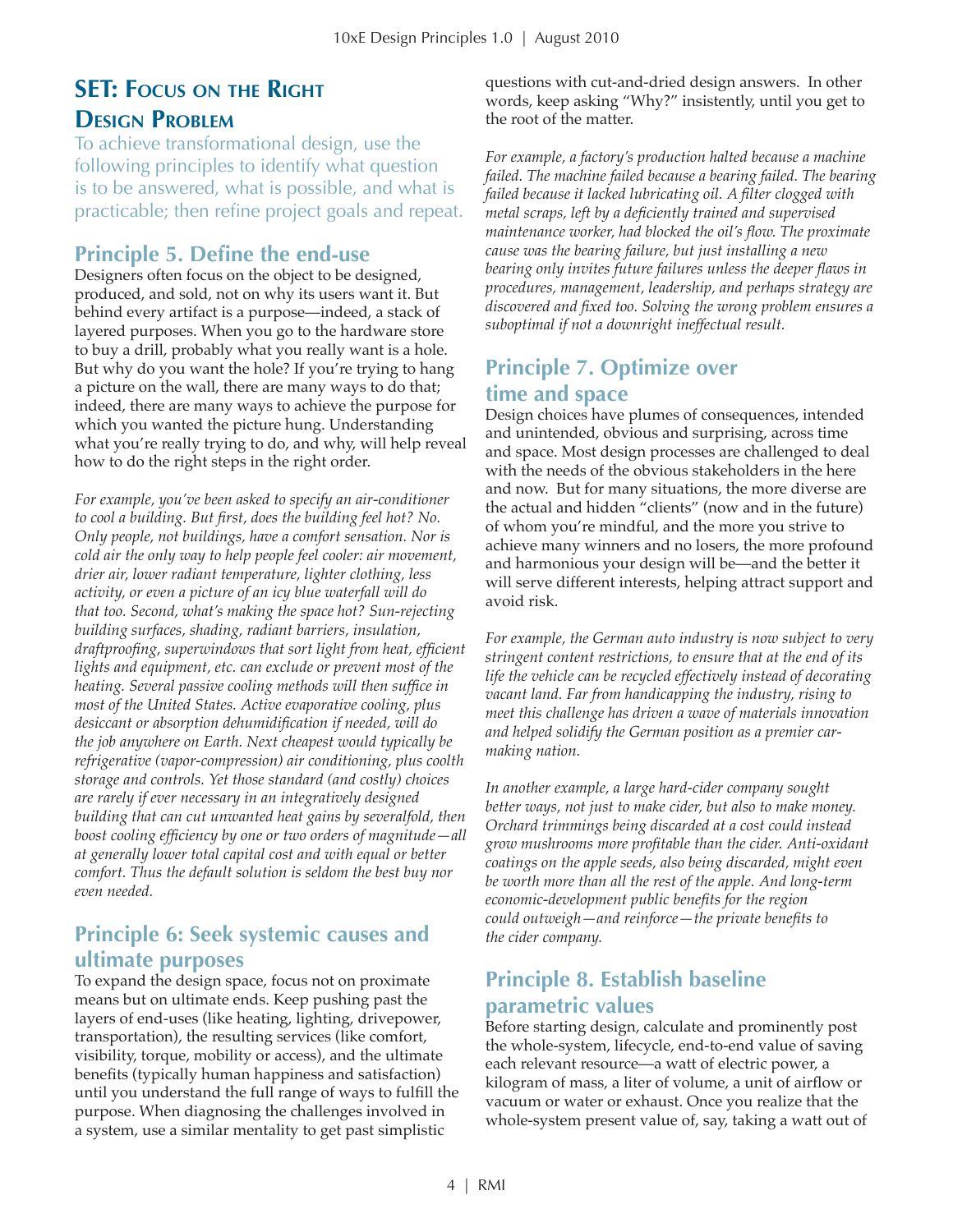a cleanroom is (say) \$10–20, you'll design its contents very differently. Reassess these benchmark values, though, as you make the cleanroom far more efficient!

*A common pitfall is setting metrics but choosing the wrong ones. For example, the cider plant just mentioned was buying apples by the ton. Ton of what? Not ton of what the process needed (sugar, tannin, and flavorings), but often ton of what only added cost (water content, mud, bruised and fermenting apples, etc.). This unperceived wrong metric had comprehensively harmed both process and profits end-to-end.*

## **Principle 9. Establish the minimum energy or resource theoretically required, then identify and minimize constraints to achieving that minimum in practice**

Use physics, chemistry, or building science to determine the theoretical minimum amount of energy or resources needed to provide the chosen end-use or service. Then carefully consider how far each practical design constraint (e.g., cost, safety, performance, accessibility) moves you away from that theoretical minimum. Reduce the list of allowable constraints to the absolute minimum (e.g., safety, operability, and cost) and state them in the most generalized way possible to allow further explorations. Then systematically minimize or evade each constraint. That is, rather than taking accepted constraints for granted and later nibbling around their edges, carefully think through how to vault each constraint in order to yield far greater savings. To eliminate particular constraints, reframe or redefine how to achieve the ultimate purpose of each.

*For example, when designing photovoltaic mounting systems to withstand wind loads, rather than just trying to make the structures stiffer and stronger, ask if you can make them windshielded or -shedding or -spoiling, or compliant like a tree, or based on a novel structural concept (such as tension rather than stiffness).*

*In another example, the theoretical minimum energy required to transport oil through a refinery's primary distillation unit is roughly ten percent of what is normally used. Some of the 90 percent gap is probably unavoidable due to such constraints as adjacency/separation requirements for safety. However, other putative constraints are avoidable, such as pipe elbows that create friction: these can often be designed out by moving equipment and routing direct diagonal pipes, achieving major practical savings.*

# **GO: Design Integratively**

Turn your design intent into action, then keep improving.

### **Principle 10. Start with a clean sheet**

Designers often reproduce inefficient buildings, factories, and systems by starting with a previous or familiar design. To avoid catching "infectious repetitis," cultivate "beginner's mind" even when time, cost or other pressures abound. Set aside all conventional methods and assumptions, and jump to a completely new design space with no preconceptions.

*For example, when a Soviet missile shot down Francis Gary Powers's U-2 spy plane in 1960, Kelly Johnson (the aeronautical genius leading the Lockheed-Martin Skunk Works® that had designed the U-2) didn't say, "I'll design a slightly better U-2." Instead, he said he wanted America to own the skies for decades, so he'd design a Blackbird (SR-71); he had no idea how, but would figure out. (It took about 13 months.) He made this bold leap because he knew that design is like a rubber band: if you stretch it too far from where you're starting, you experience more and more resistance, and ultimately it'll break. Thus, if you want to get to a new design space, you must jump straight to it, then stretch the rubber band back toward where you are now to accommodate technologies not yet ready for prime time: then as they mature, they'll relax back toward your goal.* 

*Even the smallest assumptions need reexamination. For example, after winning the first trans-Australia solar car race, the late Paul MacCready griped that he'd messed up the design by having too few flat tires. He'd assumed flat tires were bad. But since his car's tires could be changed with a bike-like quick-release lever, he should have used thinner treads whose lower rolling resistance would have made the car faster, gaining far more time than a few extra flat tires would lose.*

## **Principle 11. Use measured data and explicit analysis, not assumptions and rules**

Develop specifications from data carefully measured for the specific design problem. In God we trust; all others bring data. Data trump assumptions. Check how well previous designs' actual performance matched initial assumptions, and understand any differences. Question all rules of thumb—often opaque stews of old assumptions, such as cheap energy and obsolete technologies.

*For example, widely used HVAC design handbooks' rules of thumb can oversize air-conditioning by up to an order of magnitude by assuming conditions far worse than modern norms, let alone best practice. As Eng Lock Lee notes, if we designed jumbo jets the way we design chip fabs, with many*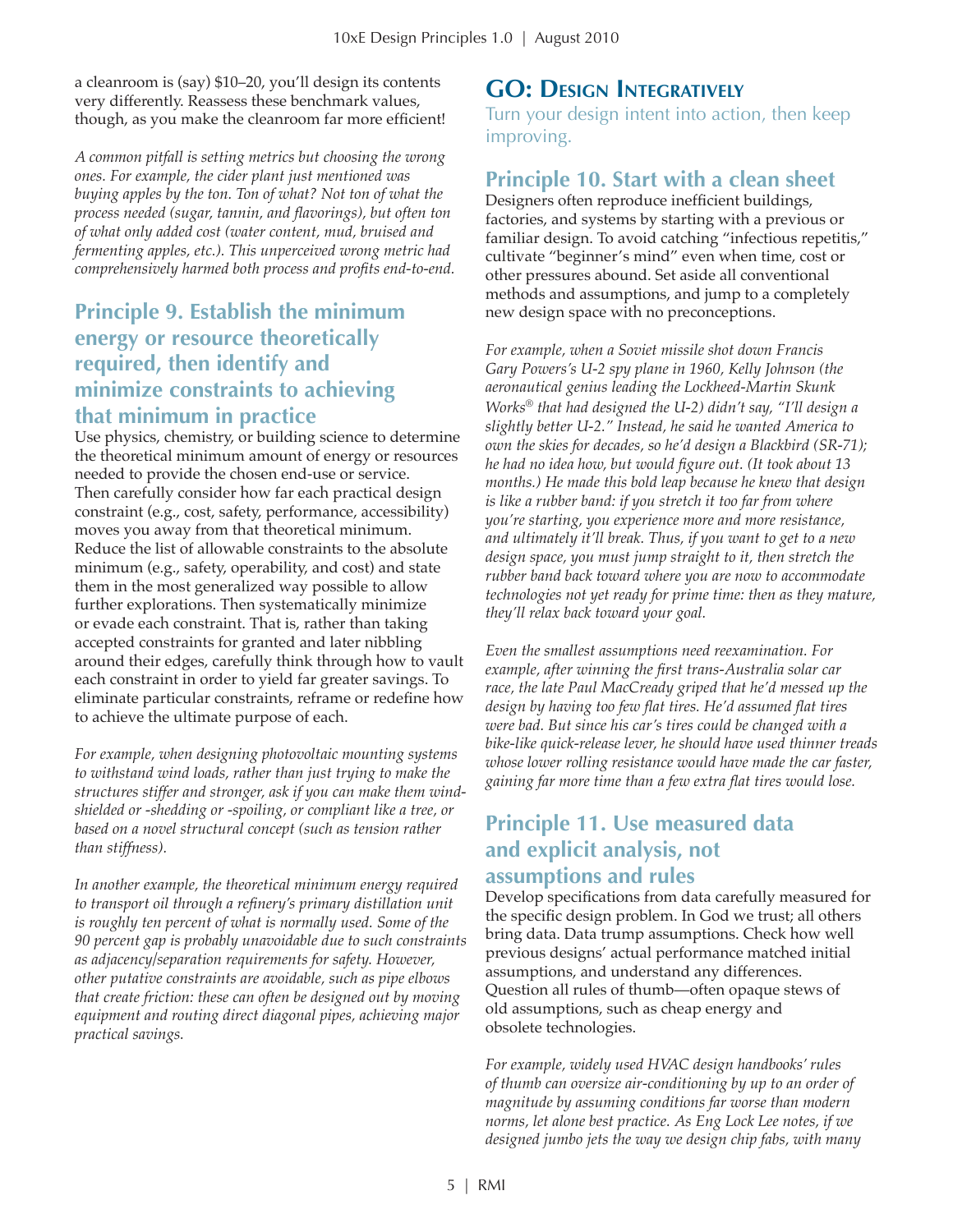*layers of big safety margins based on loose assumptions rather than prudent margins based on careful measurements, we'd have so many extra engines and sets of landing gear that the plane would never fly. Such excess can defeat the goal: one design of the DDX Naval vessel, for example, was found to go faster without its fourth gas-turbine engine, whose compounded weight and bulk would more than offset its extra propulsive power.*

## **Principle 12. Start downstream**

As energy and resources flow from supply to enduse, *losses* compound through successive steps. Starting *savings* downstream, at the end-use, turns those compounding losses around backwards into compounding savings—not just of energy but also of capital, because the upstream devices will become progressively smaller, simpler, and cheaper.

*For example, a typical data center loses about half its input electricity in uninterruptible power supplies and cooling equipment, half the remainder in inefficient server power supplies and fans, much of the delivered chip energy to underutilization, and much of the computation to bloatware. Starting downstream—with terse code, then efficient servers and their power supplies—eliminates most of the cooling and UPS loads (which also incur half the total capital cost). Leveraging these and other savings can ultimately cut the data center's power-plant fuel by ~100-fold, with far lower capital cost.*

# **Principle 13. Seek radical simplicity**

Simple systems and components are easier to build, cheaper, use fewer parts, and have fewer failures and maintenance needs. Every part and system is a candidate for elimination. (Sandy Munro's rule: any part that needn't move and needn't be of a basically different material shouldn't be there.) A key path to simplicity is to use passive design and inherent control (homeostasis), using no energy or effort to maintain the desired state.

*For example, start building design processes by asking: is there a sensible way to* eliminate *its HVAC equipment while providing comfort and health? If so, the saved capital cost can help achieve that elimination, often with money left over.*

*U.S. space rockets separate their stages by explosive bolts activated by fancy control systems. But at least one Soviet space-rocket design simply set one stage atop another by gravity, secured by passive self-orienting cones and pins. When a stage ran out of fuel and stopped pushing, it would fall away as the next stage started up—no separation required.*

*The do-it-yourself Tvindkraft windmill built by teachers and townspeople in Ulfborg, Denmark, in 1975–78 had a capacity of 2 MW, decades before commercial units got that big. One of its ingeniously simple features was a safety system to stop the turbine if it started to vibrate too much. Government-* *funded turbines used elaborate computer/sensor controls, but the Tvind tinkerers reportedly just placed a big steel ball on a saucer up in the tower. If it shook too much, the ball would slop out of the saucer and fall down, and an attached string would pull a switch. It worked.*

## **Principle 14. Tunnel through the cost barrier**

Conventional designers invest in resource efficiency only until its gains no longer repay its costs. However, much larger savings can often be justified by other benefits. Such integrative design can even make very large savings cost *less* than small or no savings—creating expanding, not diminishing, returns to investments in efficiency.

*For example, insulating a cold-climate house "too much" about twice as much as its extra fuel savings could repay also eliminated its heating system (furnace, fans, ducts, pipes, pumps, wires, controls, fuel-supply arrangements). This subtracted more capital cost than the extra efficiency added, so the ~99% saving in space heating energy reduced construction cost by about \$1,100. This helped pay for saving ~99% of water-heating energy and ~90% of household electricity too,* 

*all with a ten-month payback using 1983 technologies. (Today's are better.)*

### **Principle 15. Wring multiple benefits from single expenditures**

Each part, subsystem, or system should provide many benefits. Having each component perform just one function is a mark of dis-integrated design. Superlative integrative design can achieve a dozen or more functions per component, weaving an intricate web of enhanced value.

*For example, a standard black-asphalt parking lot bakes in the sun. This shortens its life (by half for each 10 C˚ hotter), greets users with an unwelcome blast of radiant heat, cooks their cars (which become less efficient and more polluting when restarted while running an air conditioner big enough for an Atlanta house), bathes nearby buildings in superheated air (raising their costly air-conditioning loads), and soaks up light, so lawyers (fearful of assault lawsuits) demand such bright night-lighting that departing drivers are too dazzled to see, hence more likely to have accidents. Switching to light-colored pavement can make the paving material last indefinitely, create comfort for users, keep cars and buildings cool, reject enough solar heat to cool the Earth slightly (100 m2 of white surface is climatically equivalent to taking ~10*  tonnes of CO<sub>2</sub> out of the air), and so improve visibility that as *little as 0.1 W/m2 —just 2% of normal outdoor lighting power density—can suffice with new LED luminaires. Converting to those luminaires is also a cheap opportunity to add two-way charging stations for electrified cars, which can keep shoppers*